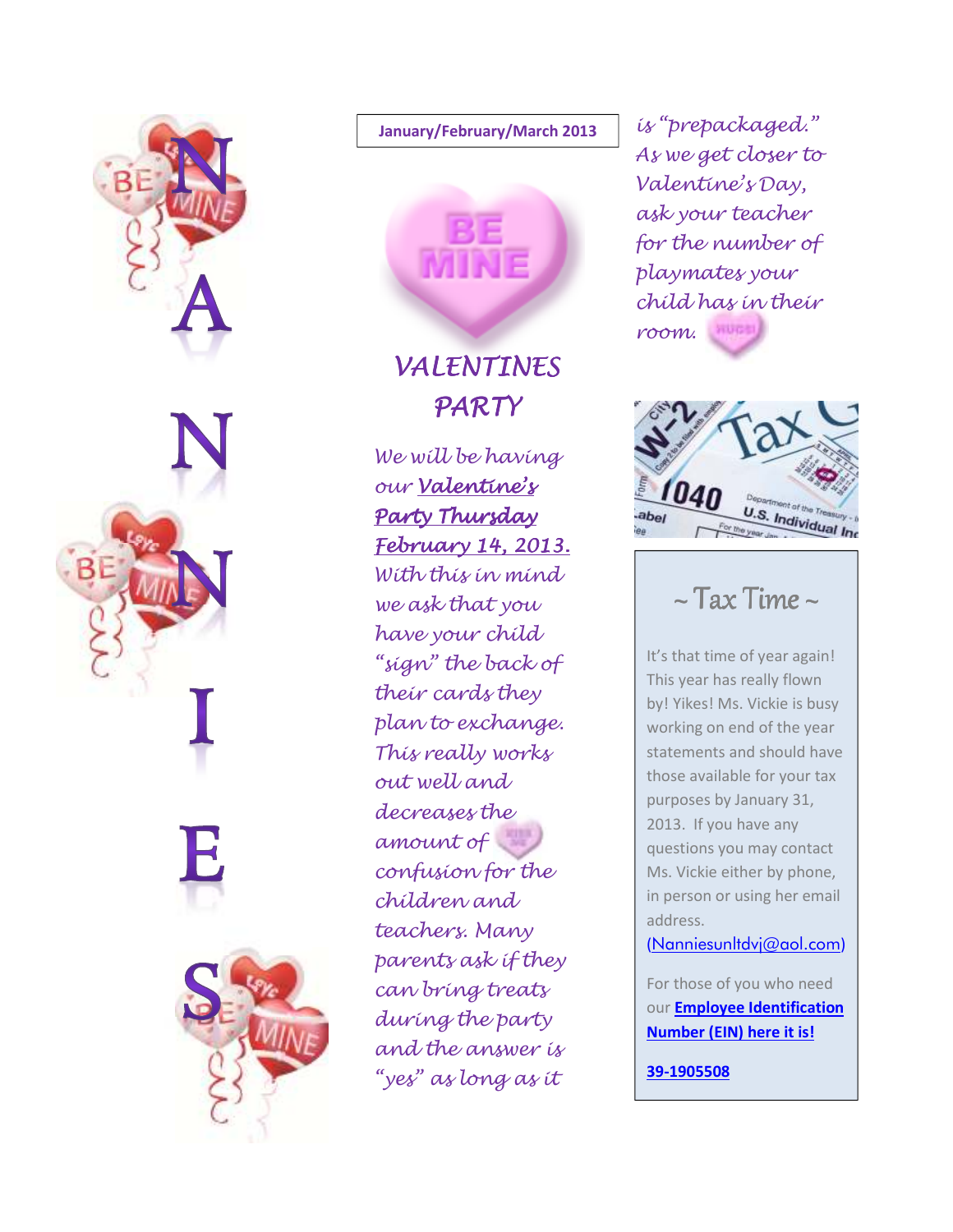### **Nursery Room**



In looking at what is the best practice for safe sleeping we have initiated a new policy and procedure regarding the use of blankets in the nursery rooms. **Beginning January 1, 2013 we will no longer be using standard blankets in our nurseries. Instead we will be using Sleeper Sacs.**

The soft wearable blanket replaces loose blankets in the crib, therefor reducing the risk of rebreathing (the inhalation of carbon dioxide), which has been associated as a possible cause of sudden infant death syndrome. The generous sack allows room for kicking, but can't be kicked off so baby stays warm. You can use the sleepers over regular sleepwear to take the place of loose blankets.



# **Toddler Room**





New games being played in the toddler room this month. You might see your child do these finger movements and wonder what they are doing. Below I have instructions on how the game is played so you can do this at home too! The toddlers love to do these types of games. They are short and holds their attention. However, expect a little chaos at first. They're full of energy and want to explore, so don't be surprised if they can't focus for long or follow rules to the letter.

### **Game: Two Little Blackbirds**

How the game is played: With singing and hand motions, the adult leads the children in a song about opposites.

# **Two little blackbirds sitting on the hill**

(Start with your hands behind your back.)

# **One named Jack**

(Bring one hand to the front with your pointer finger extended.)

#### **One named Jill**

(Bring your other hand to the front with pointer finger extended.)

# **Fly away, Jack!**

(Put the hand and finger representing Jack behind your back.)

# **Fly away, Jill!**

(Do the same with your "Jill" hand.)

#### **Come back, Jack!**

(Bring "Jack" back to front.)

#### **Come back, Jill!**

(Bring "Jill" back to front.)



At this age your child might be showing interest in toilet training (between 2-3 years!) This is an exasperating phase for you and your child! When that time comes we want to help! If your child is showing interest at home, we will be evaluating your child's continued toileting interest here and we will work with your child to enforce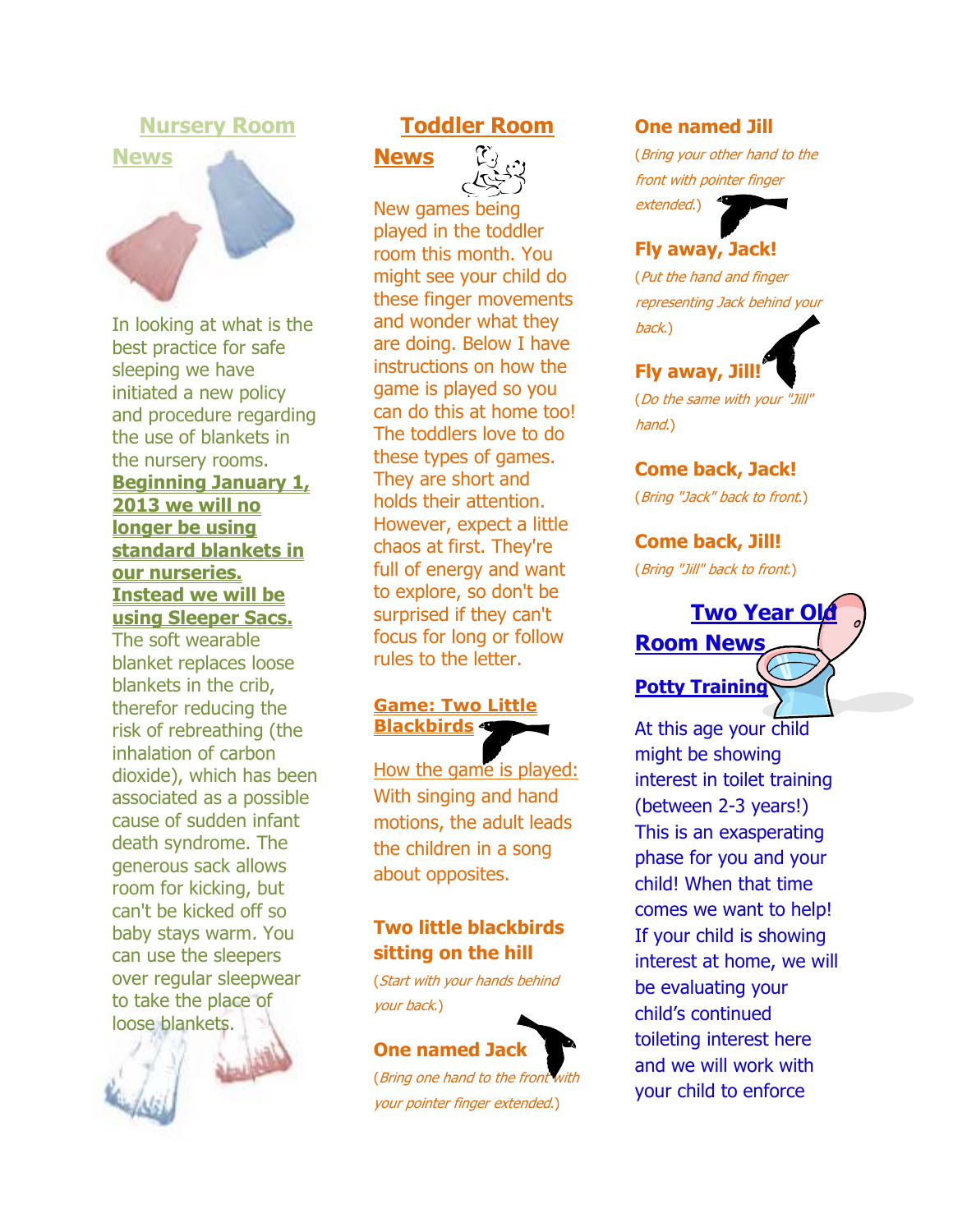what you are attempting at home. To encourage the use of the toilets, we have installed small toilets for them to use to enhance their independence and decrease their fear of using a commode. Please make certain you send them in elastic waist pants (no zippers yet please!) that are easily and independently pulled up. While toilet training they will have to wear pull-ups, not diapers. At the Center, we toilet the children every two hours, unless they tell us they have to go more frequently. They love washing their hands at the short sinks

and looking at themselves in the mirror! ©



Every Friday the Lead Teacher completes our Tracking Form. This has 8 Keys to address listed here:

1. Is the child willingly toileting?

2. Does the child tell you when they need to urinate/defecate?

3. Do they attend to their own clothing?

4. Are they dry when they wake up from naptime?

5. Are their pants dry before they successfully toilet?

6. Have they been independent in toileting this week (even though needed minimal assistance)?

7. Is the child dressed in toilet training appropriate clothing? (elastic waist pants etc.)

8. Is the child wearing regular undershorts/panties?

Ms. Vickie checks this book every Monday to watch progress. If a child was evaluated "no" on #1 we will back off for a week or two then restart the process. You are welcome to look at the white notebook anytime you wish. It is located on the cubbies to the left of the office<sup>(C</sup> After your child has completed 2 weeks of all "Yes" responses, they

are considered toilet trained and Ms. Vickie will send you a letter informing you of a rate decrease (will also need to be 3 and potty trained for a reduction) and the effective date.



The Ladybug Room has been super busy these past few months. So much to learn! The children had been practicing their Christmas songs for their program daily and did an awesome job during their performance for family and friends.

They also have been learning about spatial concepts, what are pets, Thanksgiving (for example: Pilgrims, Indians etc…) Food and food groups, Dinasaurs, Farm animals, Zoo animals, Weather, Fall, Transportation, Manners, and much much more.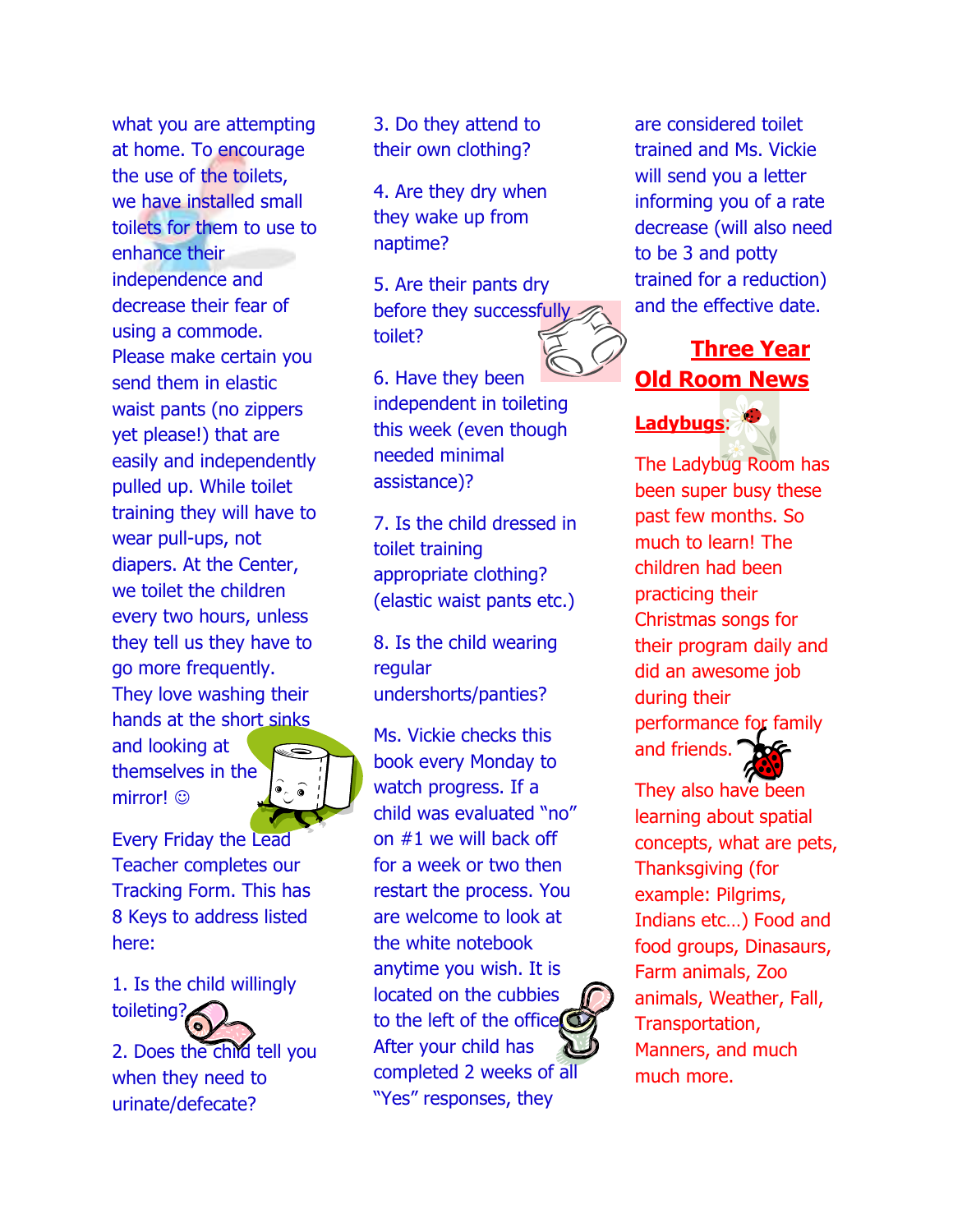

Children are beginning to learn the concept of using scissors, sequencing with beads etc..

Story time is a special time where the teacher will bring the Focus of the Week together with the book.

Outdoor play continues even during the winter. The children love to put their snowsuits, hats, gloves and boots on and stomp in the snow.



# **Four Year Old Room News Fireflies:**



The Fireflies also had a very busy holiday! They performed their Christmas Musical for their parents and family members in December and did a wonderful job.

The first few months of **Breschool have been** jam packed with new learning opportunities.

Here are some things they have been learning. "All about Me" brought name recognition and practice handwriting along with scissor usage and painting a selfportraits.

They have many opportunities to use our books on tape, leap pads along with the computer.

Circle time allows them to talk about the weather, sign language, days of the week and the months.  $\bullet$ 

Other Focus of the Week topics are My family and home, Letter Aa and Apples, Autumn, Fall, Bugs, Letter Bb, Letter Cc Caterpillars, Community Helpers, Dental Health and the Letter Dd, Letter Ee Elephants and the Letter Ff Furry Foxes.

The children have time to play with Lego's, funny Connect, Lincoln Logs, wooden blocks, trains, peg boards, puzzles, lacing cards, playdoh, stamping,



chalking, cars, trucks, and much, much more

They incorporate games and exercise in with their daily program along with outdoor play and story time.

The Pleasant Hill Librarian comes once a week to read a special story to them, Thank You, Ms. Gail!

There is so much more to tell you but I will cut it off here. However, if you have a specific question you would like to know please feel free to ask Ms. Autumn, Ms. Sue or Ms. Jadi.



# **Schooler's Roo News**

# **Hornets**

Over the Christmas break, we had one little girl who had a special story to tell so I thought I would share it with you in her own words.

"A Christmas Miracle" Alexis McGregor.

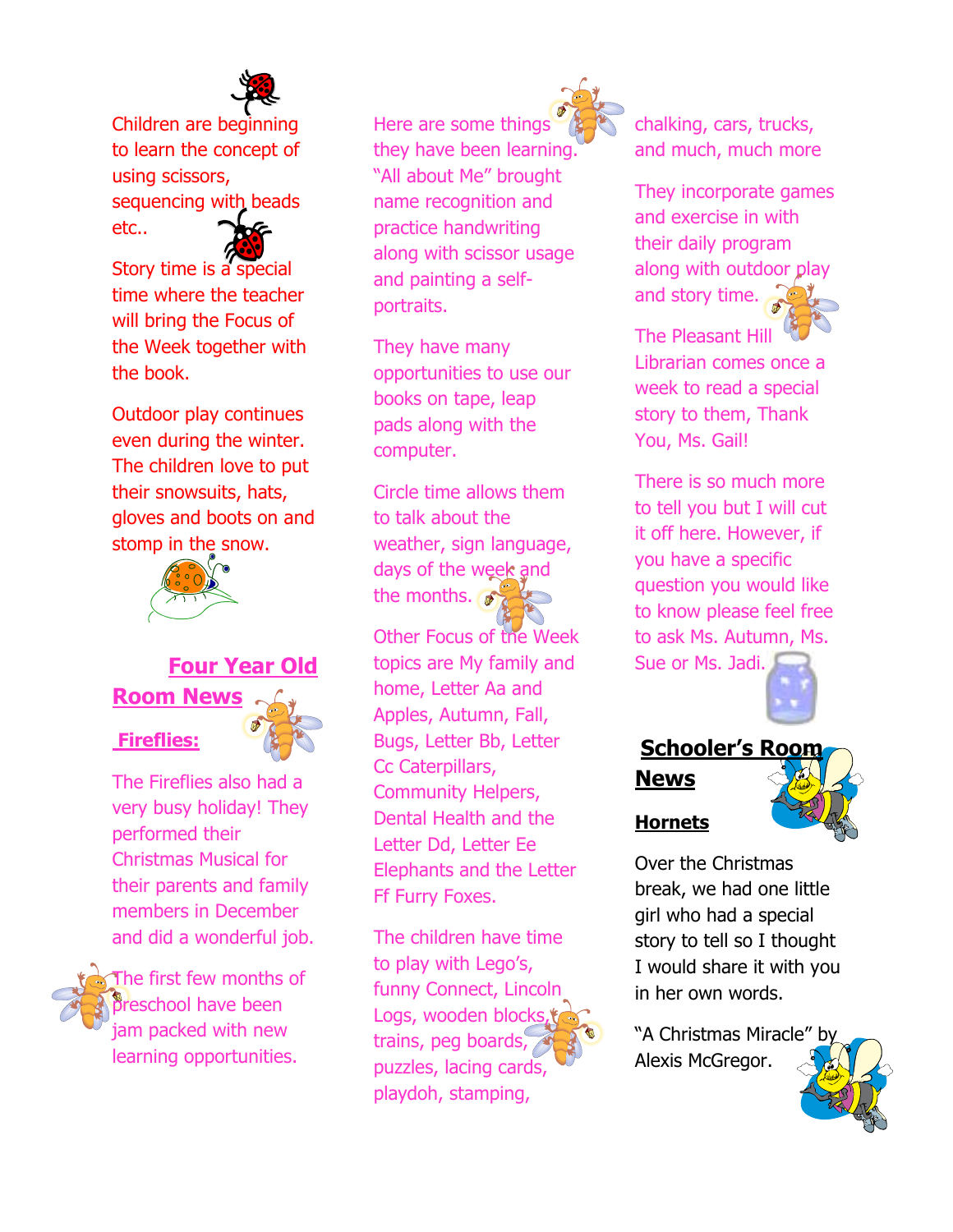"My Grandpa found a baby kitten in a **Christmas tree so my** grandpa call my mom and so we came over and the kitten was on the edge of the tree. So we call the fire department and they came and this guy went in on this machine and he almost got her but right when he touched her she ran back up the tree and she was getting higher and higher. So the police man came up and so my mom called the news but they didn't answer. So my mom called the animal rescue league and they said they wouldn't be there tell the next day. So we called the tree service and nobody answered. So me and my mom came home when my grandpa called and said the tree service is here and a minute later they got her down and me and my mom got to my grandpas house and they had her so we got to keep her and that's how we got a Christmas Miracle.



Alexis wanted to thank everyone involved with saving her new cat during the snow storm. (Rick Hansen Family Tree Care)

## **Other School Age news:**

Just a reminder for our parents and family members. During "breaks" there is always a sign-up sheet posted on the schooler's communication board. When signing your child up please make sure they will be attending because we purchase extra food and supplies along with scheduling field trips with these lists. If your child is on the list indicating your child will be attending the Center during "breaks" you will be charged the full schooler's fees.

Also, when there are scheduled days off we again will post a sign

indicating the day off and a sign-up sheet. Those same rules app



We have also had parents not sign children up and the child just shows up for the day without notice. Again, it is very hard to have the proper staffing, food, and supplies available for everyone when this occurs. Please be courteous to others in our school age room.

# **Things to remember:**

\*Children who leave the Center during the day, for any reason are considered gone and will not return. So remember when making doctor/dentist appointments etc… it might be best to make them toward the beginning or end of the day.

\*If your child, for any reason is not attending the Center for the day please notify the Center prior to 8:00 am so we may adjust our snacks and lunch count accordingly. This helps our staffing needs and also keeps your daycare costs down as much as possible.